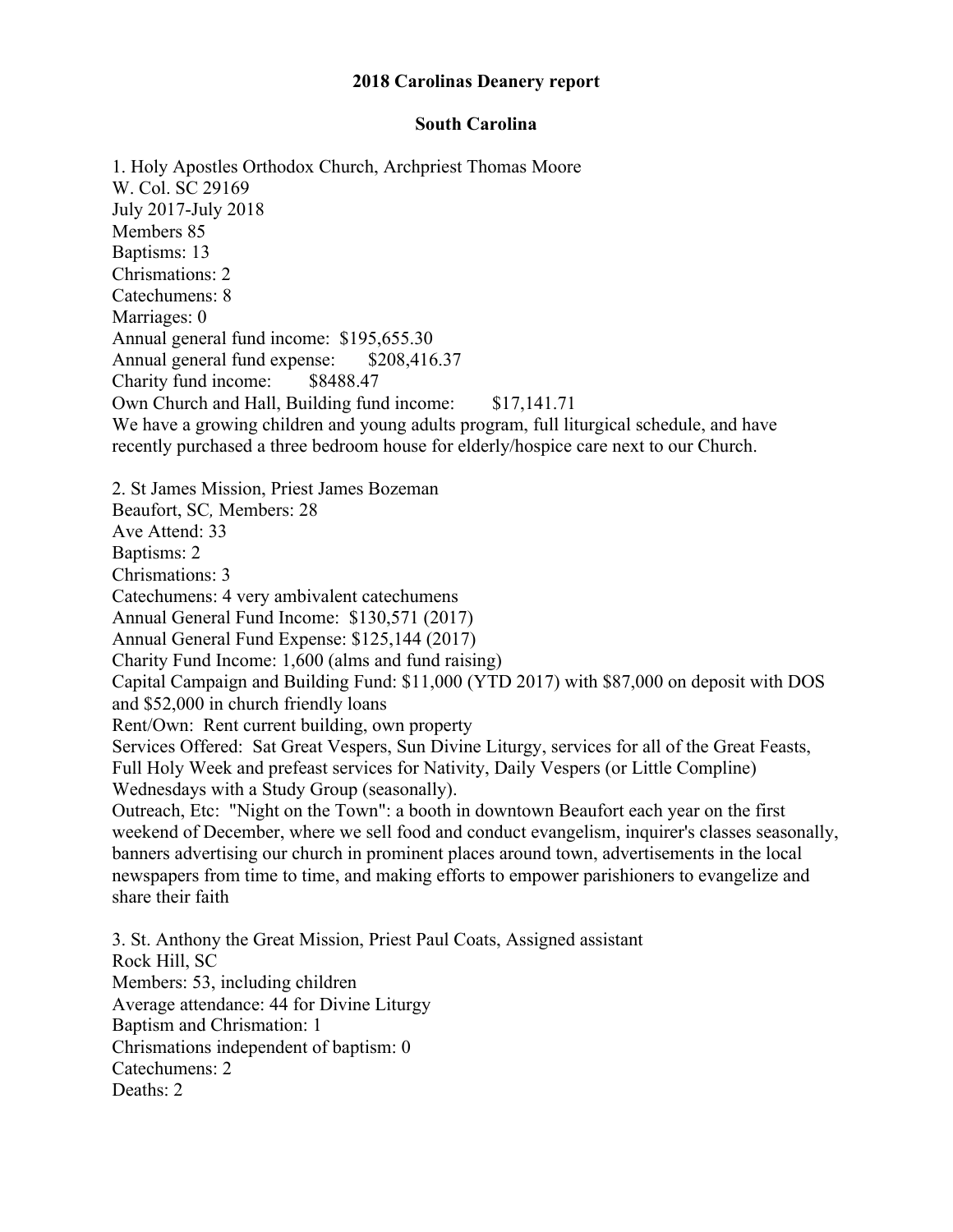Annual General Fund Income (fiscal year ending June 30, 2018): \$170,798 (includes Building Fund Campaign figure of \$82,838) Annual General Fund Expense: \$147,604 Charity Fund Income: \$4,958 Capital Campaign and Building Fund: \$82,838 Rent/Own: own Services Offered: currently, Great Vespers, Divine Liturgy, and some feast day services; at times in the past year we have offered an additional weekday service (either Wednesday Vespers with Bible teaching or Thursday Akathist with Bible teaching) Outreach, etc.: Regular monthly offering delivered to the Pilgrim's Inn (transient and endangered family support), with a special Christmas project; weekly volunteering at Project Hope (food pantry/distribution); two monthly fellowship/study groups; monthly men's breakfast; women's group gatherings; Sunday school program for three age groups; catechism. In a capital campaign, St. Anthony Mission paid off its original mortgage and purchased a residential rental property next to the church building (securing a new mortgage). The house will be renovated and used for fellowship and class room space, additional parking, and a children's play area. There is a storage barn and separately rented manufactured home on the property as well.

4. St. John of the Ladder, Archpriest Marcus C Burch Greenville, SC Members: 117 adults Ave Attend: 135 Baptisms: 7 Chrismations: 2 Catechumens: 3; Inquirers: 15+ Annual General Fund Income (2017): \$252,800 Annual General Fund Expense (2017): \$208,000 Charity Fund Income: \$21,885 Capital Campaign and Building Fund (2017 Year End): \$412,893 Rent/Own: Own two properties; looking to sell our present property as we transition to our new temple in July/August 2018. Services Offered: Weekly: Saturday/Sunday Resurrection sequence, Wednesday Vespers; Vigil and DL for 12 Major Feasts; GV and/or Matins and DL for other feasts; Full Lenten and Holy Week Cycle Outreach, Etc: United Ministry, "Hand's On" Ministry in Poe Mill section of Greenville (monthly distribution of toiletries and other items to homeless and impoverished), OCMC support; seminarian support.

5. Holy Resurrection Mission Fr. Alexis Baldwin, priest in charge North Augusta, SC 29841 July 2017-July 2018

Members: 35 adults (25 children) Average Attend: 20-25 (not including children) Baptisms: 2 Chrismations:0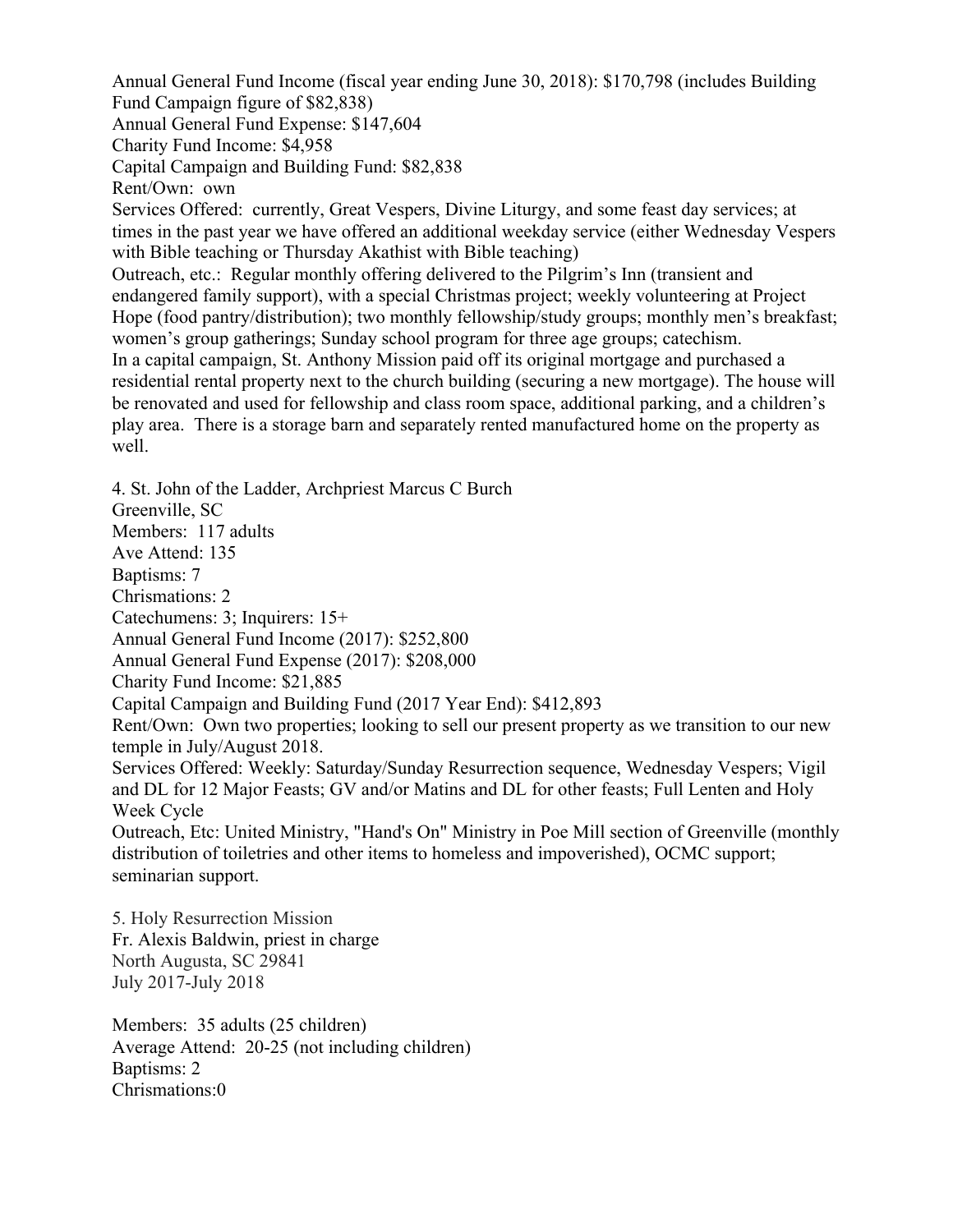Catechumens: 3 (2 families soon to be) [Jan-Jun] Diocese Fund Savings: \$0.00 (None) [Jan-Jun] General Income: \$30,000 (approx.) [Jan-Jun] General Expense: \$28,000 (approx.) [Jan-Jun] Alms Income:As allocated Rent/Own: Own/Mortgage approx. \$79,000.00 (currently in DOS Debt management program, loan just renewed for another 5 years) Services Offered: Wednesday/Saturday Vespers, Sunday Divine Liturgy, Vespers/Divine Liturgy for Major Feast days, Wednesday Pre-Sanctified during Fast, and Numerous Clean week & Holy Week Services Programs, Outreach, charity, Etc; Brotherhood and Sisterhood (adult fellowship and sponsors of/laborers in various church activities, events, and ministries), Church School once a month (during school terms), Catechumen/Adult Education/Orthodoxy 101 (Mid-sept to Great Fast), An Orthodox Homeschool Co-Op 6. Holy Ascension Orthodox Church

Archpriest John Parker, Rector Mount Pleasant, South Carolina 29464 Members: 70 adults Baptisms: 1 Chrismations: 4 Catechumens: 0 Marriages: 1 Annual Income (Calendar 2017): \$172,500 Annual Expense (Calendar 2017): \$174,300 Alms Fund balance, Current: \$8800 Debt Reduction fund, Current: \$1000 Cash Savings, Current: approx \$25,000 Active young adult ministry Developing geographical small groups Bible Studies Summer Seminarian Intern for July 2018 gardening ministry Ministry to Florence Crittenton Home for pregnant teens

## **North Carolina**

7. Saint Nicholas Orthodox Mission, Hieromonk Andrew Winters Fayetteville, NC May, 2017 to May, 2018 Members (adults & children): 37 Average attendance: 20 Catechumens: 1 Annual income for this time period: \$43,636.02 Annual expense for this time period: \$42,086.29 Annual alms for this period: \$862.00 Rent/Own: Own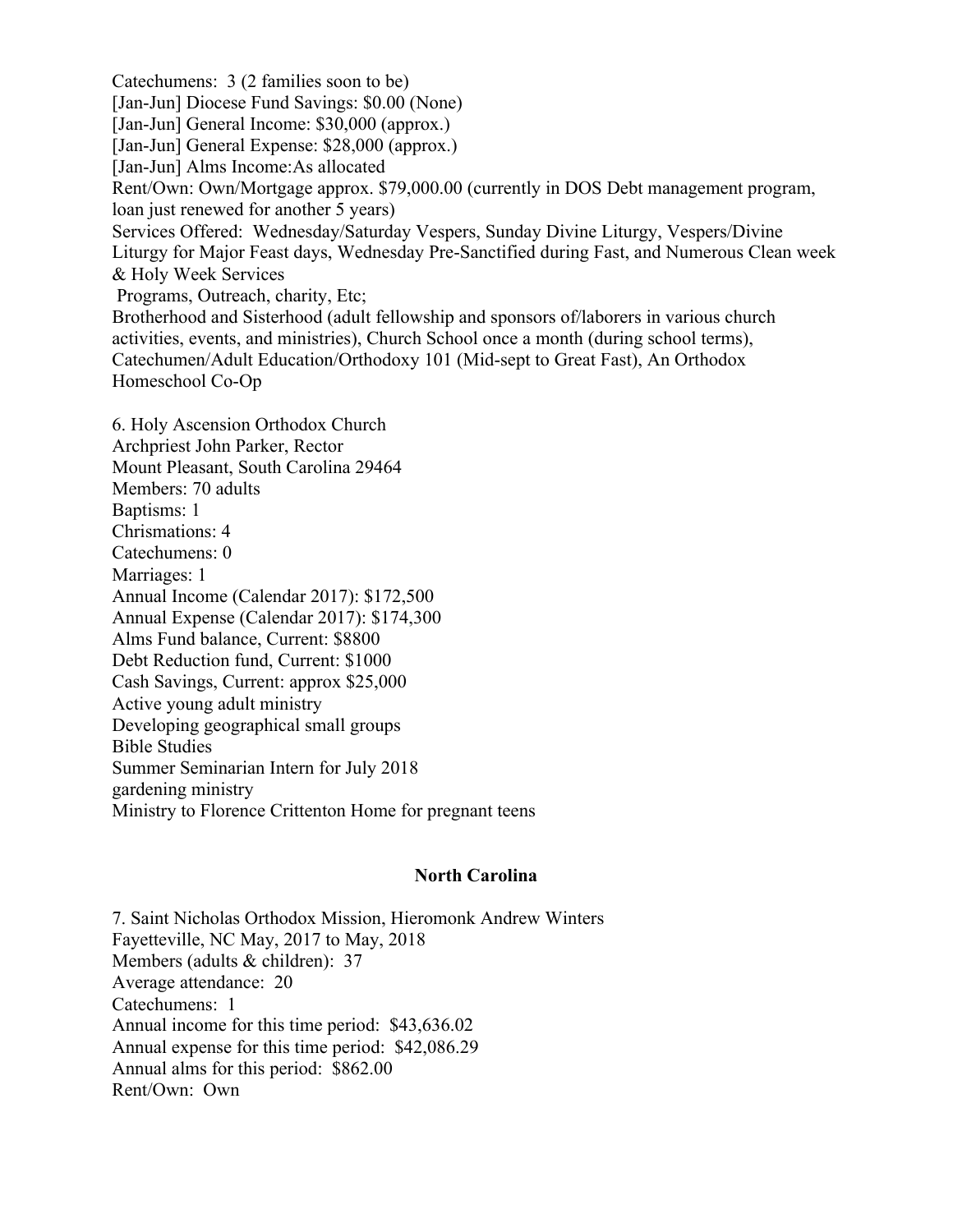Services offered: Great Vespers on Saturday and major feast days; Divine Liturgy on Sunday; Instruction class the first Sunday of every month; Sunday School on Sunday for the children during the secular school year period of time

Outreach, etc: Co-pay; Children's Home in Falcon, NC; Department of Social Services in Fayetteville, NC

8. Holy Transfiguration Orthodox Church Raleigh/Durham, North Carolina Priest Patrick Pulley, rector July 2017-July 2018 Members:120 Avg Attendance: 95 Sundays, 45 Wednesdays, 40 Weekday feasts Baptisms: 2 Chrismations: 4 Catechumens: 2 Marriages: 0 Annual General Fund Income: \$ 195,182 Annual General Fund Expenses: \$ 145,985 Charity Fund Income: \$1,570 Capital Campaign and Building: \$ 216,906 Almost Own: We only have 22.5% of the original amount left to pay on a combined note for our current building/property and our future church land. Services Offered: Wednesday Vespers, Saturday Great Vespers, and Sunday Divine Liturgy weekly; Vigil and Divine Liturgy served for the great feasts, Great Vespers and Divine Liturgy served for minor feasts Outreach, etc.: We offer support and resources to an Eritrean immigrant community who use our facilities on Saturday mornings, we participate in local charity drives sponsored by St John the Merciful (Orthodox mercy ministry in Raleigh), we offer Church School for all ages (Sept-May) on Sunday mornings, and we offer an inquirer's class/ongoing Orthodox education class after vespers on Wednesday nights. We have a full rotation of readers, altar servers, choir directors, coffee hour hosts, greeters, church school teachers, and maintenance volunteers as well as a regularly active sisterhood which holds fundraisers and ministers to those in need and a men's group that gathers for fellowship and occasional book studies. General Update: A building committee has been formed in anticipation of paying off all of our land and moving forward with relocating our parish to, God willing, its permanent location. 9. St. Basil's Orthodox Church, Priests Peter Robichau and Andrew Canon. Wilmington, NC Members: 120 (includes baptized children) Ave Attend: 75 (Sundays) Baptisms: 4

Chrismations: 3

Catechumens: 3

Annual General Fund Income: \$123,140.00

Annual General Fund Expense: \$118,049.00

Charity Fund Income: \$600.00 (additional funds and "gifts in kind" for local homeless shelters and ministries such as Project Mexico were given directly to the organizations) Capital Campaign and Building Fund: \$2186.14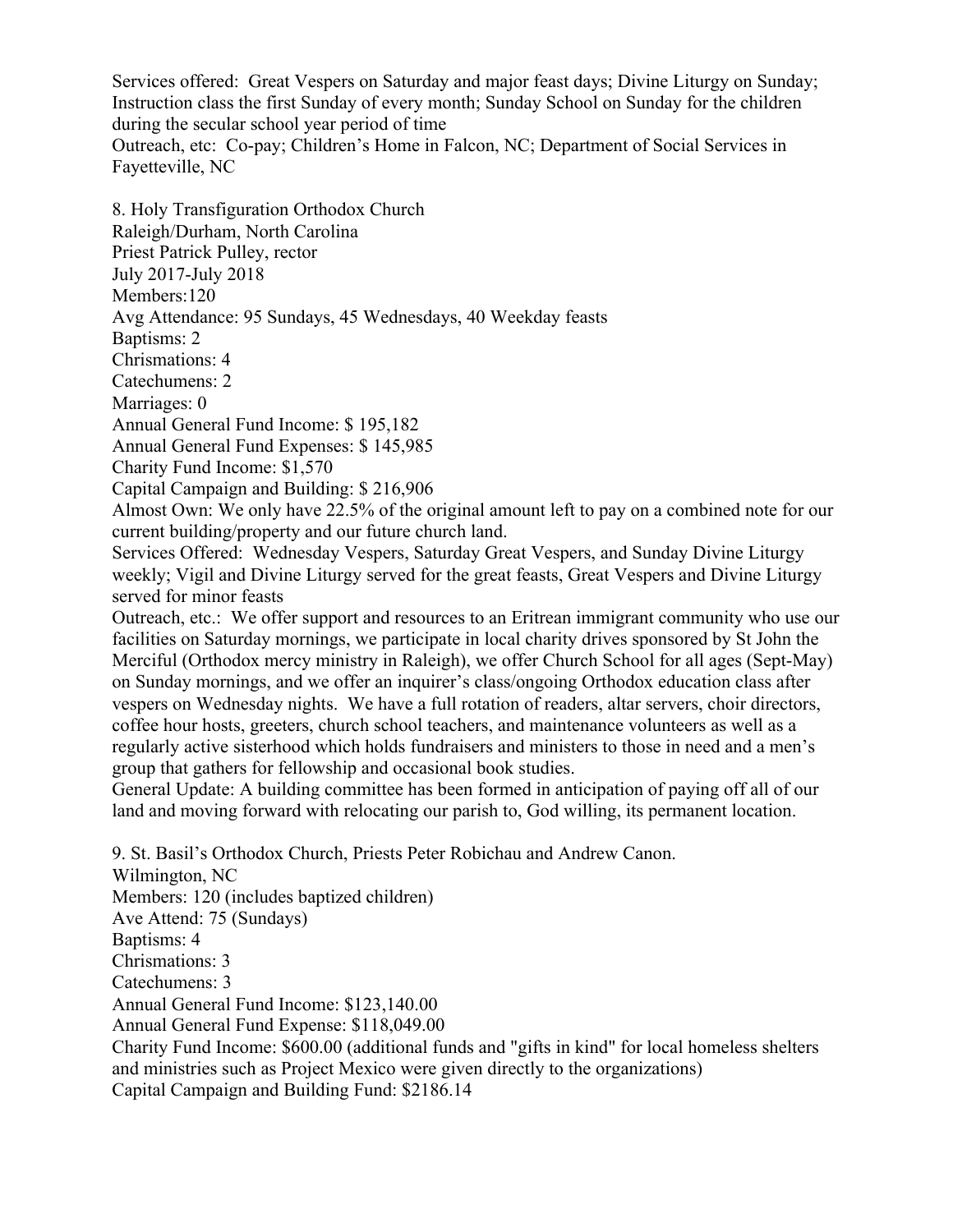Rent/Own: Own

Services Offered: Weekly: Sat Vespers, Sun DL, Wed Small Compline and Akathist (Presanctified during Lent), 6th Hour weekdays; Vespers+DL for Great Feasts and occasional Menaion Feasts (e.g. 3 Hierarchs, Ss Peter and Paul)

Outreach, Etc: Offered our first church festival (Bluegrass and BBQ Festival) which drew 800 people.

Any brief narrative you would like to share.

Our community continues to mature with developing ministries, new leadership and additional services. We were granted parish status in March of 2018, and Father Andrew Cannon was ordained in our parish, and has been serving as our assistant pastor for the last three months - our members have spent countless days during the last year renovating a house on the property for use as a rectory for the Cannon family. We continue our joint services and events with the local GOA parish, and are working on fine tuning our music. We continue to develop our cemetery and burial ministry, planning (with the local medical center) to offer an infant and stillborn section in the cemetery which will be open to the community.

10. Nativity of the Holy Virgin Orthodox Church, Archpriest William Mills

Charlotte, NC 28262 May 2017-18 Adult Members 85 Baptisms 3 Chrismations 7 Marriages 0 Funerals 1 Annual Income 126,700 Annual Expenses 132,243 Charity 4,000.00 We own Church building and grounds Building Fund \$9,324 Services Offered: Full liturgical cycle (Great Vespers and Divine Liturgy, Feast Days), Holy Week and Pascha services; monthly Adult Education program, Church School Program, OCMC, Meal at the Mission, sponsoring a missionary in Uganda, Back pack project, home for unwed mothers, Loaves and Fishes, Women's Group monthly meetings.

11. Holy Cross, Priest Christopher Foley Greensboro, NC. And Mission Hickory, NC) Members: 115 adult members and 66 children in 79 households Ave Attend: 106 at Divine Liturgy, 28 at Great Vespers. 200 at Pascha Baptisms: 10 Chrismations: 13 Catechumens: 16 currently Annual General Fund Income: \$141,603 Annual General Fund Expense: \$112,872 Charity Fund Income: \$9000 Capital Campaign and Building Fund: \$830K pledged with close to \$663K already in the bank Rent/Own: Rent current building. Own land and hoping to begin construction in 2019 Services Offered: Sat/Sunday services, 12 major feast days vespers/ Liturgy full Nativity cycle with pre-feast services and full Holy Week/Pascha cycle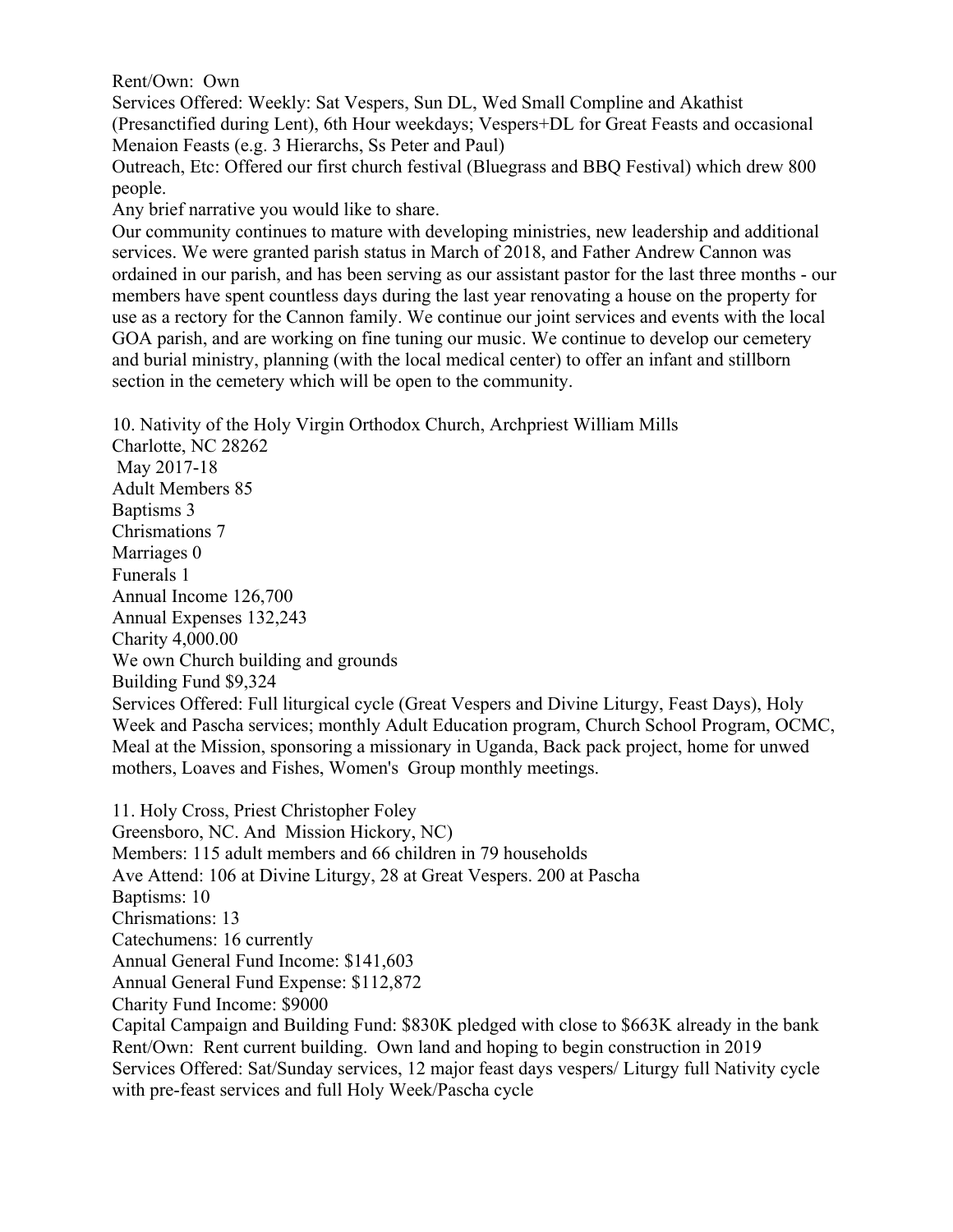Programs, Outreach, charity, Etc: prepare and serve a monthly meal at Open Door Ministry for the homeless. Annual series of Inquirers and catechumen classes. Have sporadic adult church school series on various topics. Very active Church school for our children with 46 kids registered in four classes. Father and Matushka continue to host our OCAT group (Orthodox Church in America Teens) in our home monthly with an additional social activity once a month. Active Sisterhood and men's group monthly.

Archangel Gabriel Mission, Hickory (served by deanery priests)

Average Attend: 22 Divine Liturgy - once a month Baptisms: Chrismations: Catechumens: 1 (with 3 serious inquirers) Diocese Fund Savings: \$32,579.95 General Income: General Expense: Alms Income: Rent/Own: rent building Services Offered: Sunday Divine Liturgy once a month with reader's Typika on the other Sundays Programs, Outreach, charity, Etc: rented a booth at Hickory's fall festival offering information on the mission and the Orthodox faith. Have recently gone through Fr. Barnabas Powell's Journey to Fullness series during coffee hour which was recieved very well.

12. St. George, Priest Benedict Churchhill

Edenton, NC

St George's Orthodox Mission in Edenton, NC

Members: Variable, but approx. 12

Ave Attend: Liturgy: 12 to 8

Baptisms: 0

Chrismations: 1

Catechumens: 2

Annual General Fund Income: \$23,146

Annual General Fund Expense: \$26,827

 Special fund: Donations designated for the acquisition of liturgical items: \$2,752 Charity Fund Income: \$350: Total charitable disbursements: \$648

Capital Campaign and Building Fund: Bldg fund: \$57,883

Rent/Own: own Church and hall

Services Offered: Sat: Vespers; Sun: Matins (seasonal), Hours, Liturgy; Wed: Vespers; Feasts: Vespers on the Eve, 1st hour & Liturgy on the day (Nativity & Pascha have their own schedule) Outreach, Etc: Prison ministry through November 2017,

Any brief narrative you would like to share. We were blessed with the gift of two historic buildings: a church and a parish hall, but the question of how to refurbish the property and maintain it has caused divisions in the congregation, and because of these a family of three and one other person for the present are no longer in regular attendance, though we pray for their renewed participation.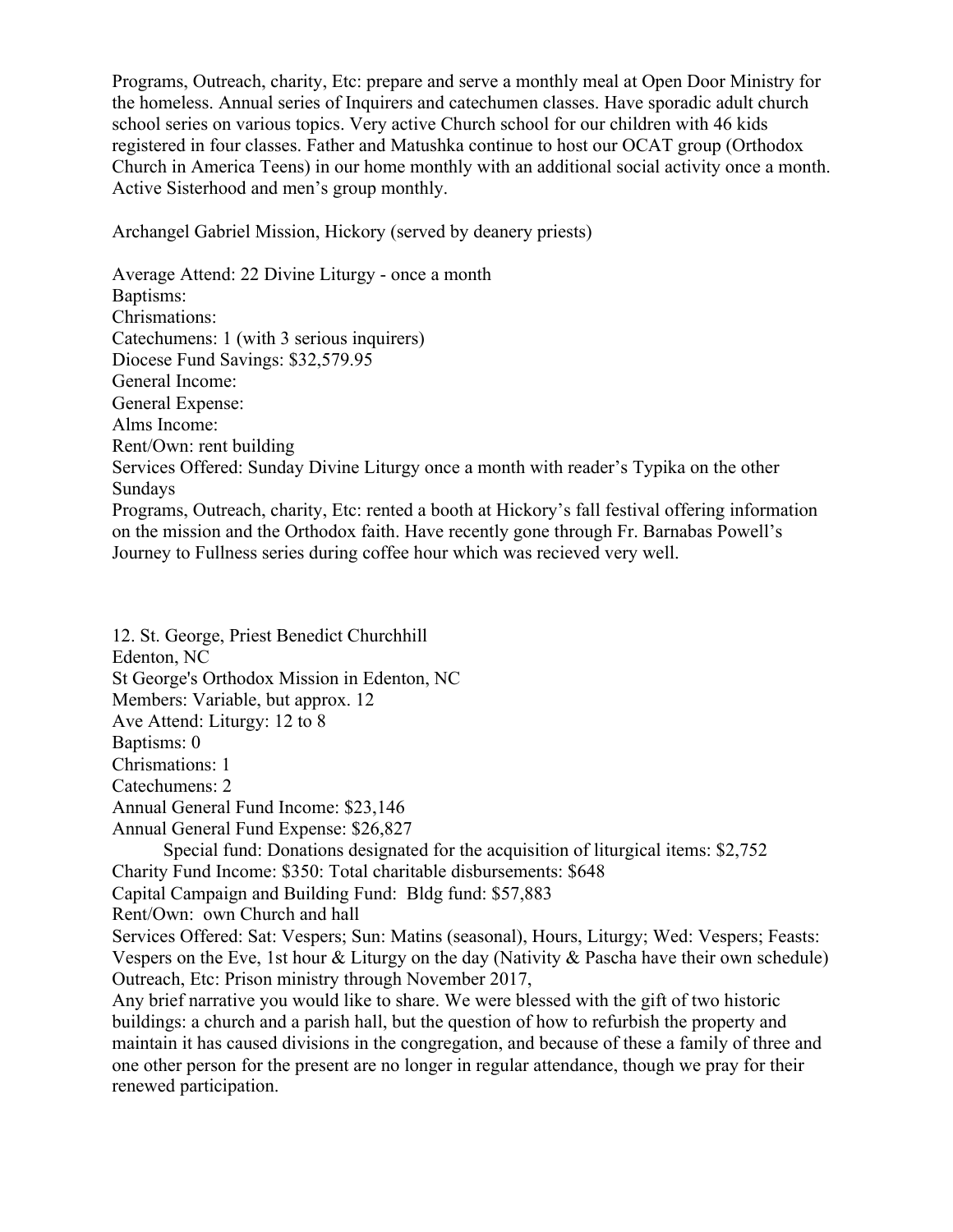## **Georgia**

13. St. Timothy Orthodox Church, Archpriest Jacob Kulp Toccoa, GA 30535 Members: 22 Average attendance: 17 Baptisms: 2 Chrisma4ons: 0 Catechumens: 0 Annual General Fund Income: 56,019.87 Annual General Fund Expense: 57,550.23 Charity Fund Income: 2,895.03 Capital Campaign and Building Fund: 64,822.17 Rent/Own: Own Services Offered: Weekly Compline, Vespers & Divine Liturgy, Festal Vespers & Divine Liturgy, Holy Week & Pascha Outreach, Etc: Wednesday Inquirer's Conversa4ons, Toccoa Fall Fes4val The past year: During the past year we've actually added six new members, two being converts. Even so, our overall numbers remain in the same range they have consistently been for the past decade. We do have an expecta4on of having two addi4onal members. As ever, the "core" remains, and I do believe we have grown in faith. We are then, a permanent outpost. The comple4on of our a full iconostasis of icons wri,en by the hand of Nicholas Tsai is a true joy, and we have commissioned an icon of the Resurrection, taking the dynamic figure of Christ of the Chora Church apse in Constantinople as a guide

14. St. Mary Magdalene, Dn. Vasiliy Kocher Rincon, Ga. Members: 50 Ave Attend: 35 Baptisms: 0 Chrismations: 0 Catechumens: 1 Annual General Fund Income: \$50,419 Annual General Fund Expense: \$39,048 Charity Fund Income: 0 Capital Campaign and Building Fund: \$5,235.92 Own Services Offered

We regularly donate items to a local boy's home. We also regularly donate food items to the St. Boniface Catholic Church food bank near us. Even though St. Boniface is a much larger church